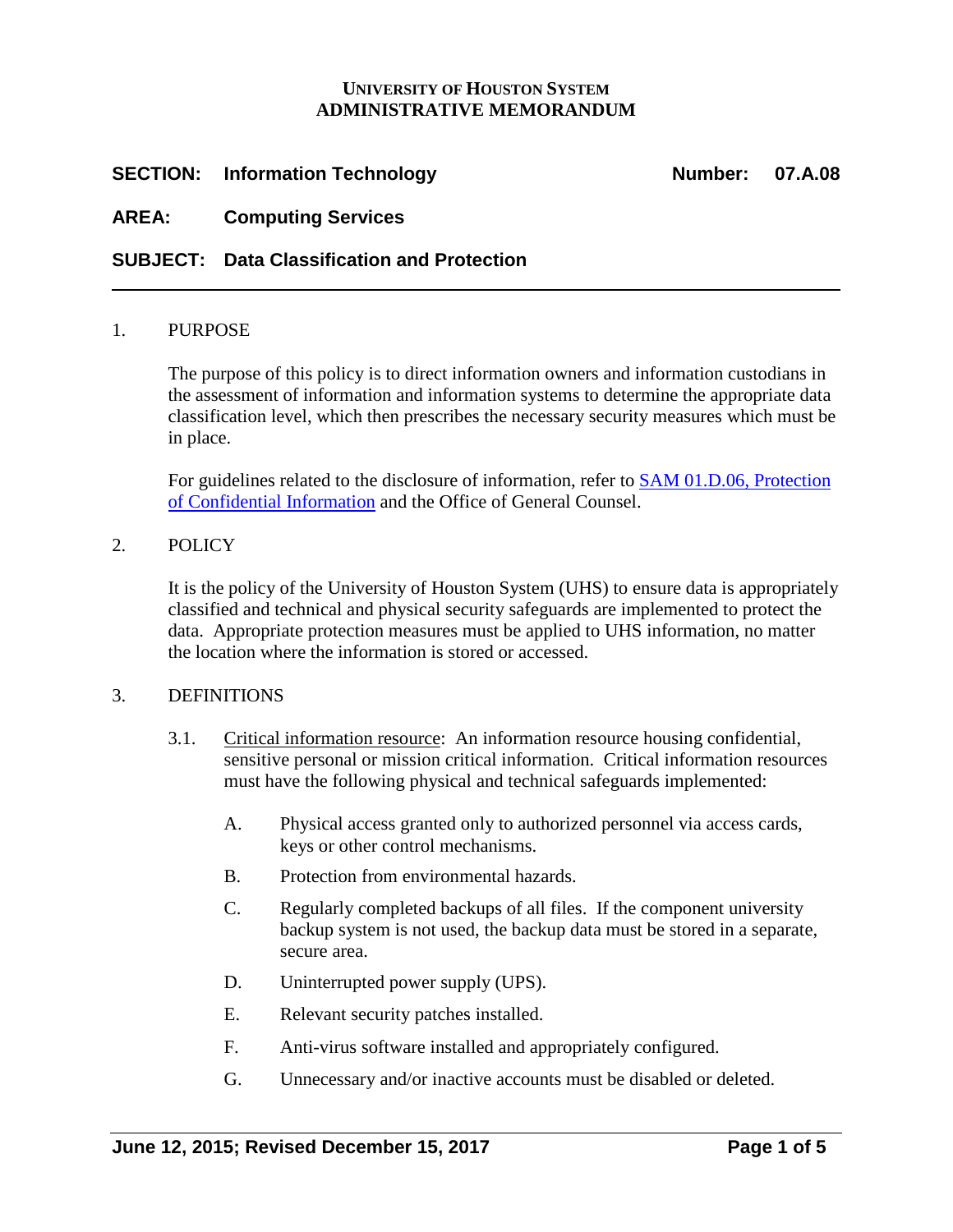- H. Vendor-supplied system passwords must be replaced with strong passwords.
- I. Audit/security logs enabled on the critical information resource.
- J. Prior to the disposal of the critical information resource, a secure destruction method must be used to ensure the resource is sanitized rendering the data unrecoverable.
- 3.2. Information Custodian: An information custodian is a person (or department/unit) providing operational support for an information resource (e.g., server administrators).
- 3.3. Information Owner: An information owner is the person responsible for the business use of a collection of information or the business function supported by a system (e.g., the Registrar is the information owner of student records). The information owner may also be responsible for other information resources including personnel, equipment, and information technology that support their business function. The head of a respective college, division or department may be the information owner, and ownership may be shared by managers of different departments.
- 3.4. Information resource: Procedures, equipment, and software that are employed, designed, built, operated, and maintained to collect, record, process, store, retrieve, display, and transmit information.

## 4. DATA DEFINITIONS

- 4.1. Confidential information (Level 1 data): Information, as defined by SAM 01.D.06 – [Protection of Confidential Information,](http://www.uh.edu/af/universityservices/policies/sam/1GenAdmin/1D6.pdf) that includes, but is not limited to, social security numbers, educational records as defined by the Family Educational Rights and Privacy Act (["FERPA"](http://www2.ed.gov/policy/gen/guid/fpco/ferpa/index.html)), health care information as defined by the Health Insurance Portability and Accountability Act (["HIPAA"](http://www.hhs.gov/ocr/privacy/)) and other applicable law, and customer information as defined by the Gramm-Leach-Bliley Act (["GLB Act"](http://business.ftc.gov/privacy-and-security/gramm-leach-bliley-act)).
- 4.2. Sensitive personal information (Level 1 data): As defined by the [Texas Business and Commerce Code Section 521.002\(a\)2\),](http://www.statutes.legis.state.tx.us/Docs/BC/htm/BC.521.htm#521.053)
	- A. An individual's first name or first initial and last name in combination with any one or more of the following items, if the name and the items are not encrypted:
		- social security number;
		- driver's license number or government-issued identification number; or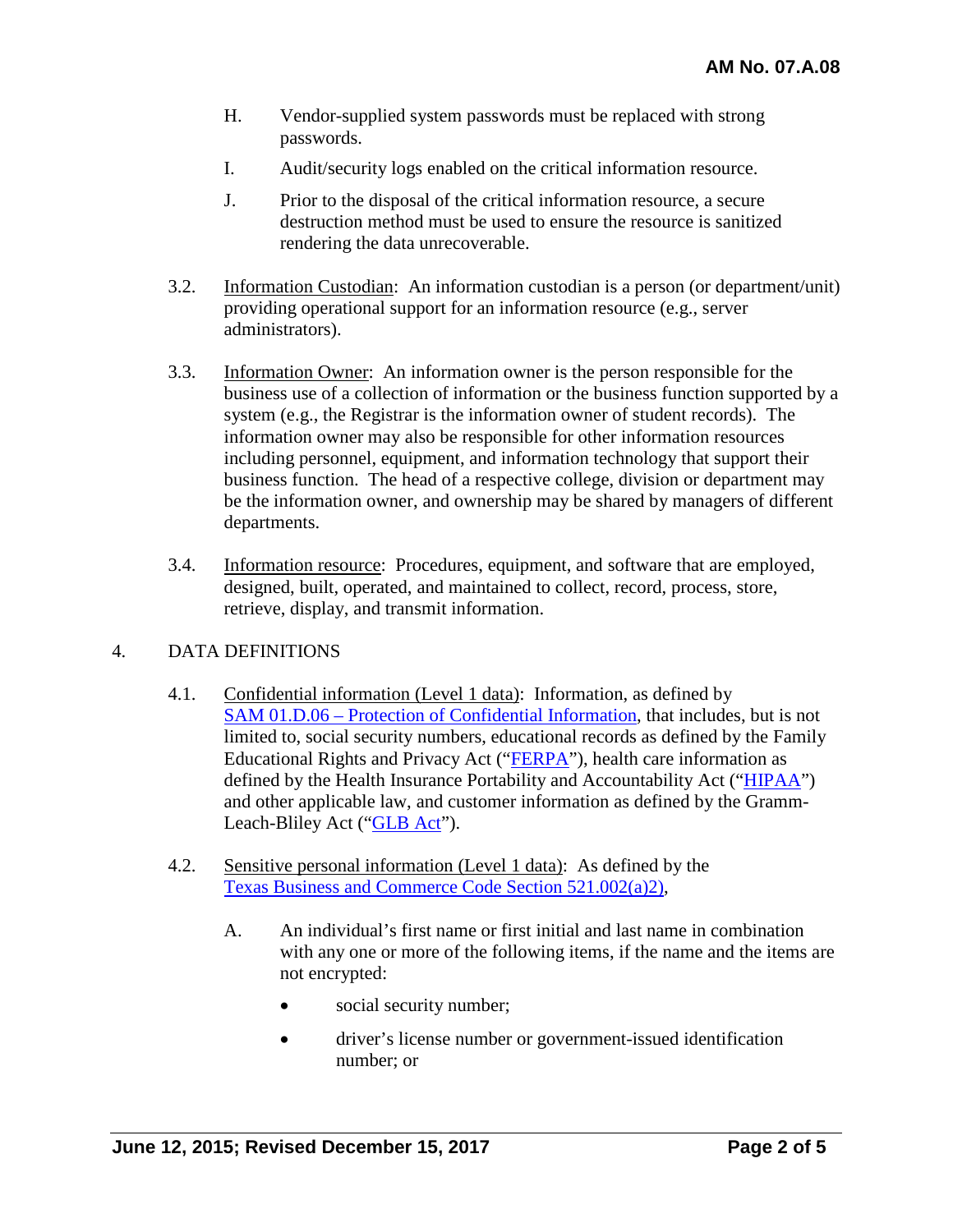- account number or credit or debit card number in combination with any required security code, access code, or password that would permit access to an individual's financial account.
- B. Information that identifies an individual and related to:
	- The physical or mental health or condition of the individual;
	- The provision of health care of the individual; or
	- Payment for the provision of health care to the individual.
- 4.3. Mission-critical information (Level 1 data): Information defined by the university or information owner to be essential to the continued performance of the mission of the University or department/unit. Mission-critical information includes all research data obtained from third parties pursuant to an agreement or grant and/or other data necessary to substantiate research results or to satisfy grant-funding requirements, regardless of whether such data was developed by the university or obtained from third parties. An event causing the unavailability of missioncritical information has the potential to cause significant financial loss, including loss of future funding, institutional embarrassment, non-compliance with legal obligations, or closure of the University or department/unit.
- 4.4. Protected information (Level 2 data): Information that may be subject to disclosure or release under the [Texas Public Information Act](https://comptroller.texas.gov/about/policies/public-information-act.php) as requested.
- 4.5. Public information (Level 3 data): Information readily available in the public domain, such as information posted on the component university's public web site, and any other information not classified as Level 1 or 2.

## 5. CLASSIFYING DATA

- 5.1. It is the responsibility of the information owner to classify information for which they are responsible into one of the types listed in Section 4.
- 5.2. It is the responsibility of the information custodian to ensure the appropriate technical and physical security safeguards are implemented as directed by the information owner.
- 5.3. If the information owner cannot classify data based on the definitions in Section 4, the data should be classified according to the requirements of confidentiality, integrity, or availability of the information. These requirements may be defined by documents such as non-disclosure agreements, memoranda of understanding, service level agreements, etc. Data must be classified by the highest level identified for any one of the criteria.
	- Confidentiality − Data must be limited to individuals with sufficient privileges and demonstrated need.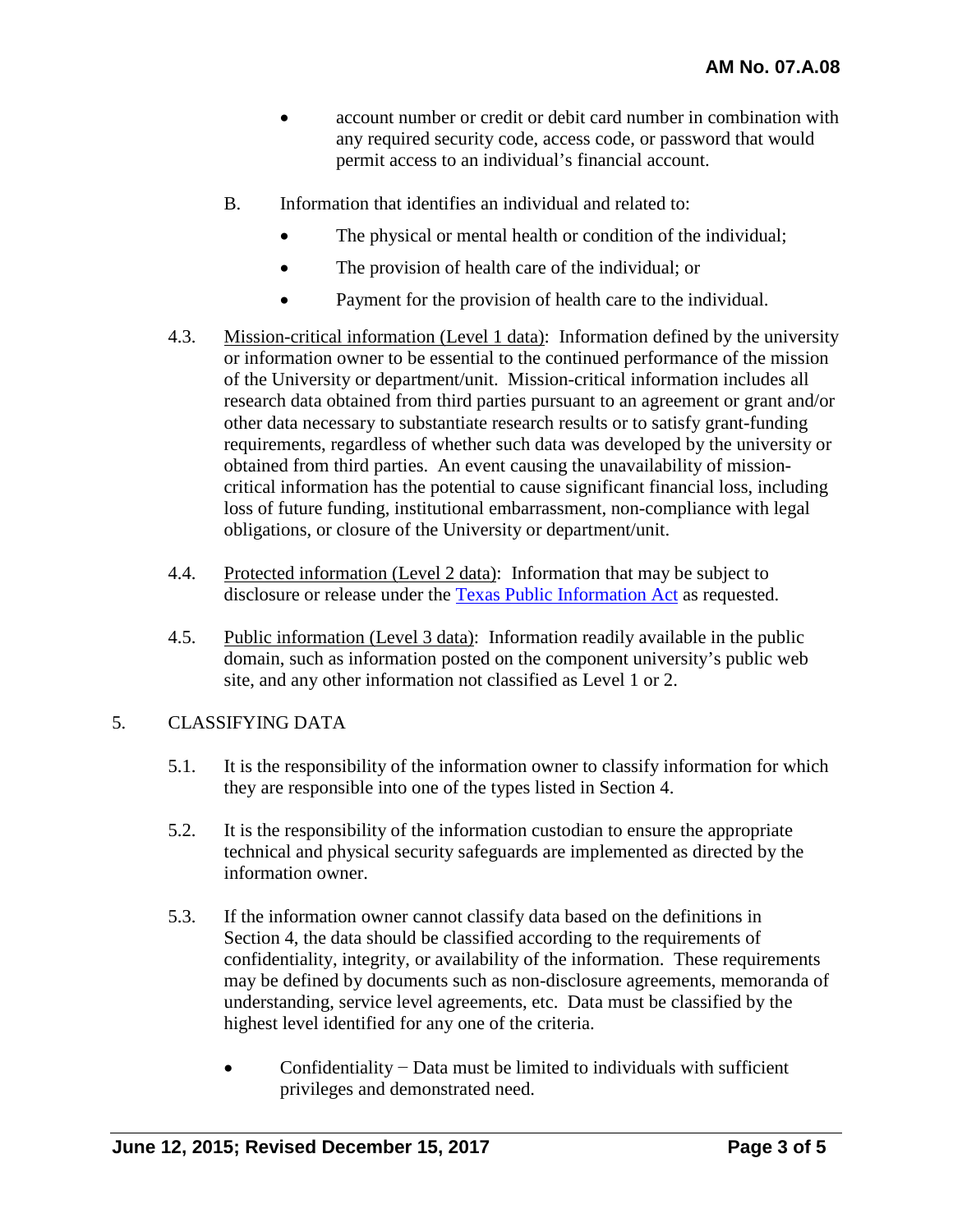- Integrity − Data must be whole, complete, and uncorrupted.
- Availability − Data must be able to be accessed in a timely manner and usable format.

|                 | <b>Information Protection Level</b> |             |          |
|-----------------|-------------------------------------|-------------|----------|
| <b>Criteria</b> | <b>Required</b>                     | Recommended | Optional |
| Confidentiality | Level 1                             | Level 2     | Level 3  |
| Integrity       | Level 1                             | Level 2     | Level 3  |
| Availability    | Level 1                             | Level 2     | Level 3  |

### 6. DATA PROTECTION REQUIREMENTS

- 6.1. Level 1 − Data classified as Level 1 must be protected in the following manner:
	- A. Must be stored on a critical information resource.
	- B. Must have appropriate data access controls in place.
		- If electronic information, access must be granted only through the use of a user ID and complex password.
		- If hard copy information, must be stored in a locked location (such as a locked file cabinet).
	- C. Must not be transmitted via wireless network devices unless encrypted.
	- D. Must not be transmitted by e-mail unless encrypted.
	- E. Should be encrypted at rest when technically and feasibly possible.
	- F. Should not be stored on a removable or portable device (such as a flash drive or laptop). If a valid business need requires level 1 data to be stored on a removable or portable device, the information must be encrypted.
	- G. Should not be stored on non-university devices. If a valid business need requires level 1 data to be stored on a non-university device, specific permission must be obtained in advance from the department/unit head or component university Information Security Officer.
- 6.2. Level 2 − Data classified as Level 2 does not require specific protection measures, but the following safeguards are recommended to ensure the confidentiality, integrity, and availability of the information.
	- A. Should be stored on a critical information resource.
	- B. Should have appropriate access controls in place (e.g., user ID and password).